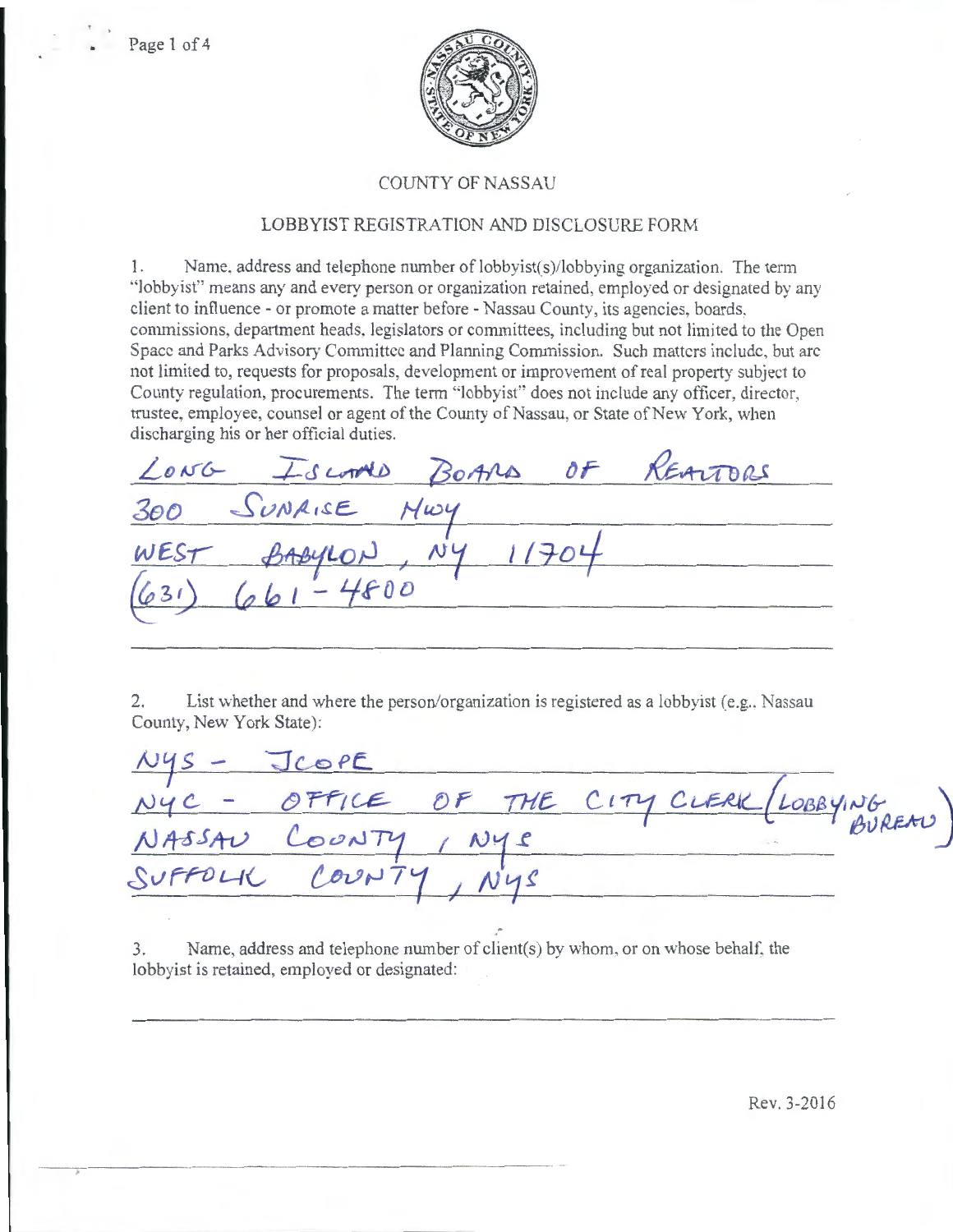Page 2 of 4 LONG FSLAND BOAM OF REALTORS W. BABYLON, NY 11704  $661 - 4800$  $631$ ANDY KAPLAN SPAGNUOLO EEN CHTHLEEN QUINN NOLOW

4. Describe lobbying activity conducted, or to be conducted, in Nassau County, and identify client(s) for each activity listed. See page 4 for a complete description of lobbying activities.

REAL ESTATE RELATED ISSUES

5. The name of persons, organizations or governmental entities before whom the lobbyist expects to lobby:

 $Nys$  bouernon +  $Nys$  LEGISLATURE, SUEENS BORDUGH  $P$ REGINENT, NYC COUNCIL, NASSAU + SUFTOLK COUNTY EXECOTIVES + LEGISLATURES, NASSAU + SUPFOLK COUNTY TOWN SUPERVILORS + TOWN BOARDS, VILLABES, CITIES OF LowG BEACH + GLEN COVE

Rev. 3-2016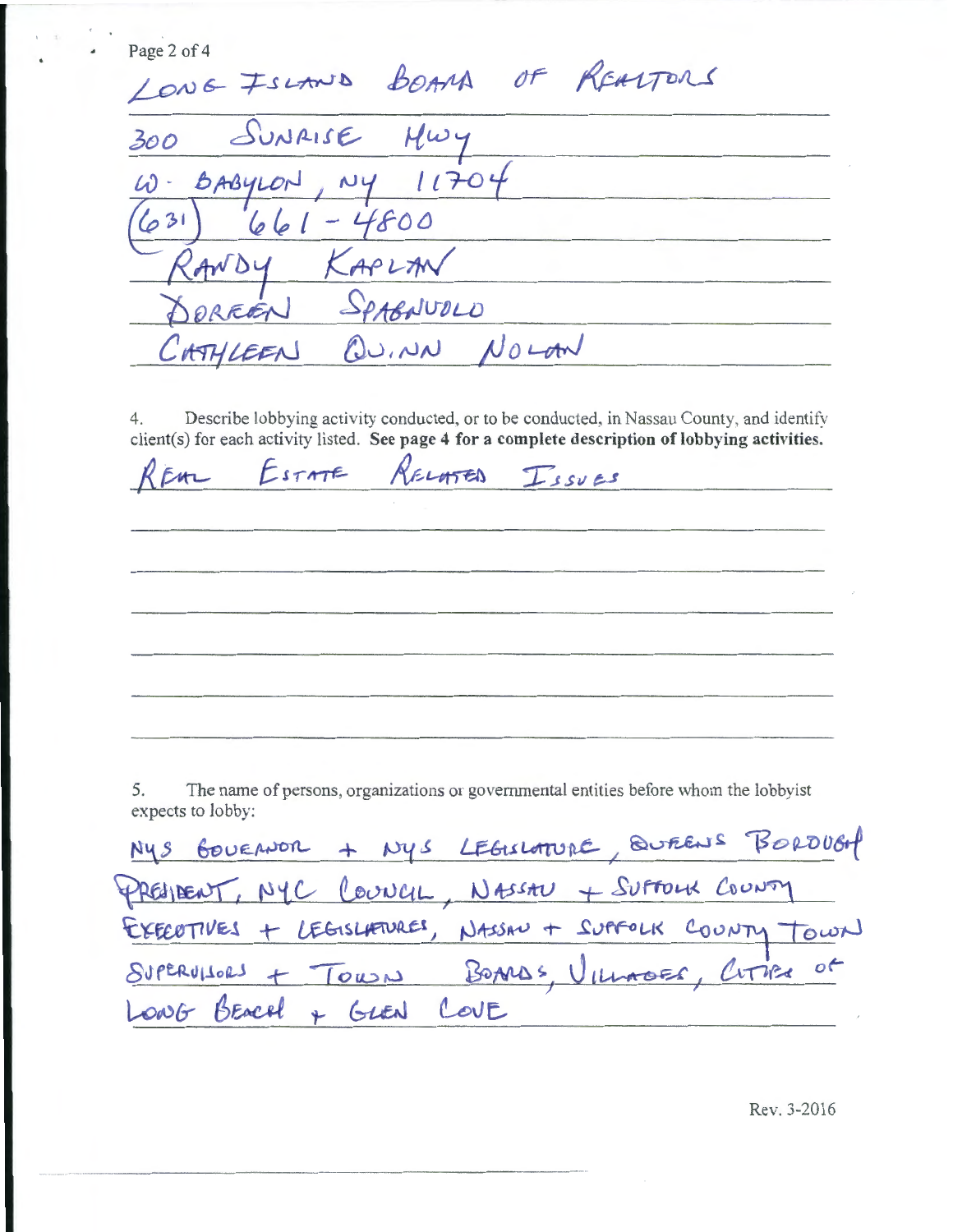If such lobby is to retained or employed pursuant to a written agreement of retainer or 6. employment, you must attach a copy of such document; and if agreement of retainer or employment is oral, attach a written statement of the substance thereof. If the written agreement of retainer or employment does not contain a signed authorization from the client by whom you have been authorized to lobby, separately attach such a written authorization from the client.

Within the previous year, has the lobby ist/lobbying organization or any of its corporate 7. officers provided campaign contributions pursuant to the New York State Election Law to the campaign committees of any of the following Nassau County elected officials or to the campaign committees of any candidates for any of the following Nassau County elected offices: the County Executive, the County Clerk, the Comptroller, the District Attorney, or any County Legislator? If yes, to what campaign committee? If none, you must so state:

| LIBOR 2018 PRESIDENT CHARLOTTE UM DER WANGS              |
|----------------------------------------------------------|
| HUSBAND BOB UM DER WAAG MADE THE FOLLOWING PEANING       |
| CAMPAIGN CONTRIBUTIONS IN 2017: (NOT A JOUT ACCOUNT)     |
| <u>CITIZENS FOR NICOLELLO - \$500-3/17; \$400-10/17</u>  |
| MAUREEN O'CONJELL FOR COUNTY CLERK \$500-117; \$400-9/17 |
| MARTINS FOR NASSAU \$ 125 - 7 27                         |

I understand that copies of this form will be sent to the Nassau County Department of Information Technology ("IT") to be posted on the County's website.

I also understand that upon termination of retainer, employment or designation I must give written notice to the County Attorney within thirty (30) days of termination.

VERIFICATION: The undersigned affirms and so swears that he/she has read and understood the foregoing statements and they are, to his/her knowledge, true and accurate.

The undersigned further certifies and affirms that the contribution(s) to the campaign committees listed above were made freely and without duress, threat or any promise of a governmental benefit or in exchange for any benefit or remuneration.

Dated:

Signed:

 $H_{\text{effRPS}}$ 

Print Name:

Title:

CHIFF LOBOYIST

Rev. 3-2016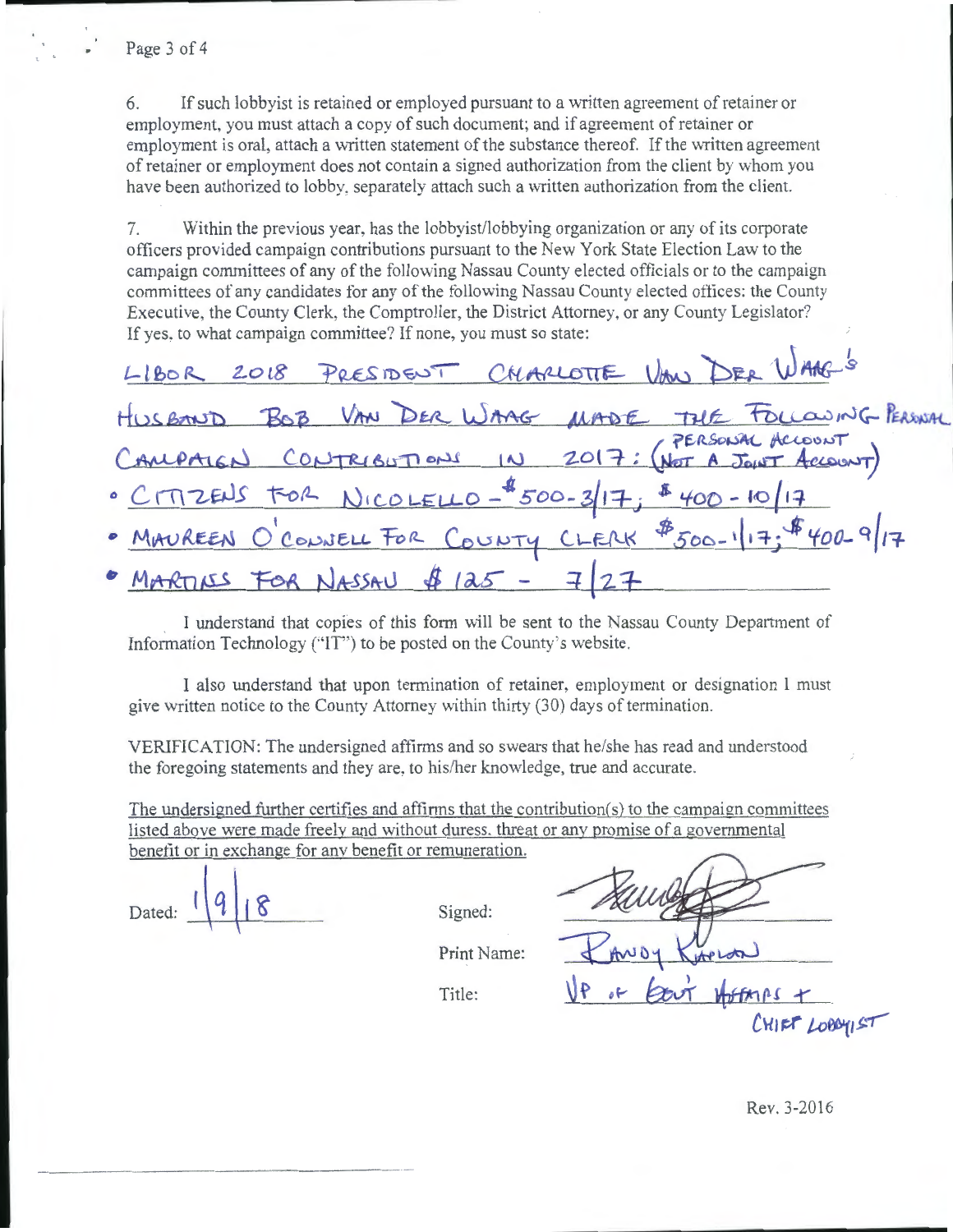### Page 4 of 4

**The term lobbying shall mean any attempt to influence:** any determination made by the Nassau County Legislature, or any member thereof with respect to the introduction, passage, defeat, or substance of any local legislation or resolution; any determination by the County Executive to support, oppose, approve or disapprove any local legislation or resolution, whether or not such legislation has been introduced in the County Legislature; any determination by an elected County official or an officer or employee of the County with respect to the procurement of goods, services or constmction, including the preparation of contract specifications, including by not limited to the preparation of requests for proposals, or solicitation, award or administration of a contract or with respect to the solicitation, award or administration of a grant. loan, or agreement involving the disbursement of public monies; any determination made by the County Executive, County Legislature, or by the County of Nassau, its agencies, boards, commissions, department heads or committees, including but not limited to the Open Space and Parks Advisory Committee. the Planning Commission, with respect to the zoning, use, development or improvement of real property subject to County regulation, or any agencies, boards, commissions, department heads or committees with respect to requests for proposals, bidding, procurement or contracting for services for the County; any determination made by an elected county official or an officer or employee of the county with respect to the terms of the acquisition or disposition by the county of any interest in real property, with respect to a license or permit for the use of real property of or by the county, or with respect to a franchise, concession or revocable consent; the proposal, adoption, amendment or rejection by an agency of any rule having the force and effect of law; the decision to hold, timing or outcome of any rate making proceeding before an agency; the agenda or any determination of a board or commission; any determination regarding the calendaring or scope of any legislature oversight hearing; the issuance, repeal, modification or substance of a County Executive Order; or any determination made by an elected county official or an officer or employee of the county to support or oppose any state or federal legislation, rule or regulation, including any determination made to support or oppose that is contingent on any amendment of such legislation, rule or regulation, whether or not such legislation has been formally introduced and whether or not such rule or regulation has been formally proposed.

**The term "lobbying" or "lobbying activities" docs not include:** Persons engaged in drafting legislation, rules, regulations or rates; persons advising clients and rendering opinions on proposed legislation, rules, regulations or rates, where such professional services are not otherwise cmmected with legislative or executive action on such legislation or administrative action on such rules, regulations or rates: newspapers and other periodicals and radio and television stations and owners and employees thereof, provided that their activities in connection with proposed legislation, mles, regulations or rates are limited to the publication or broadcast of news items, editorials or other comment, or paid advertisements; persons who participate as witnesses, attorneys or other representatives in public rule-making or rate-making proceedings of a County agency, with respect to all participation by such persons which is part of the public record thereof and all preparation by such persons for such participation; persons who attempt to influence a County agency in an adjudicatory proceeding, as defined by § I 02 of the New York State Administrative Procedure Act.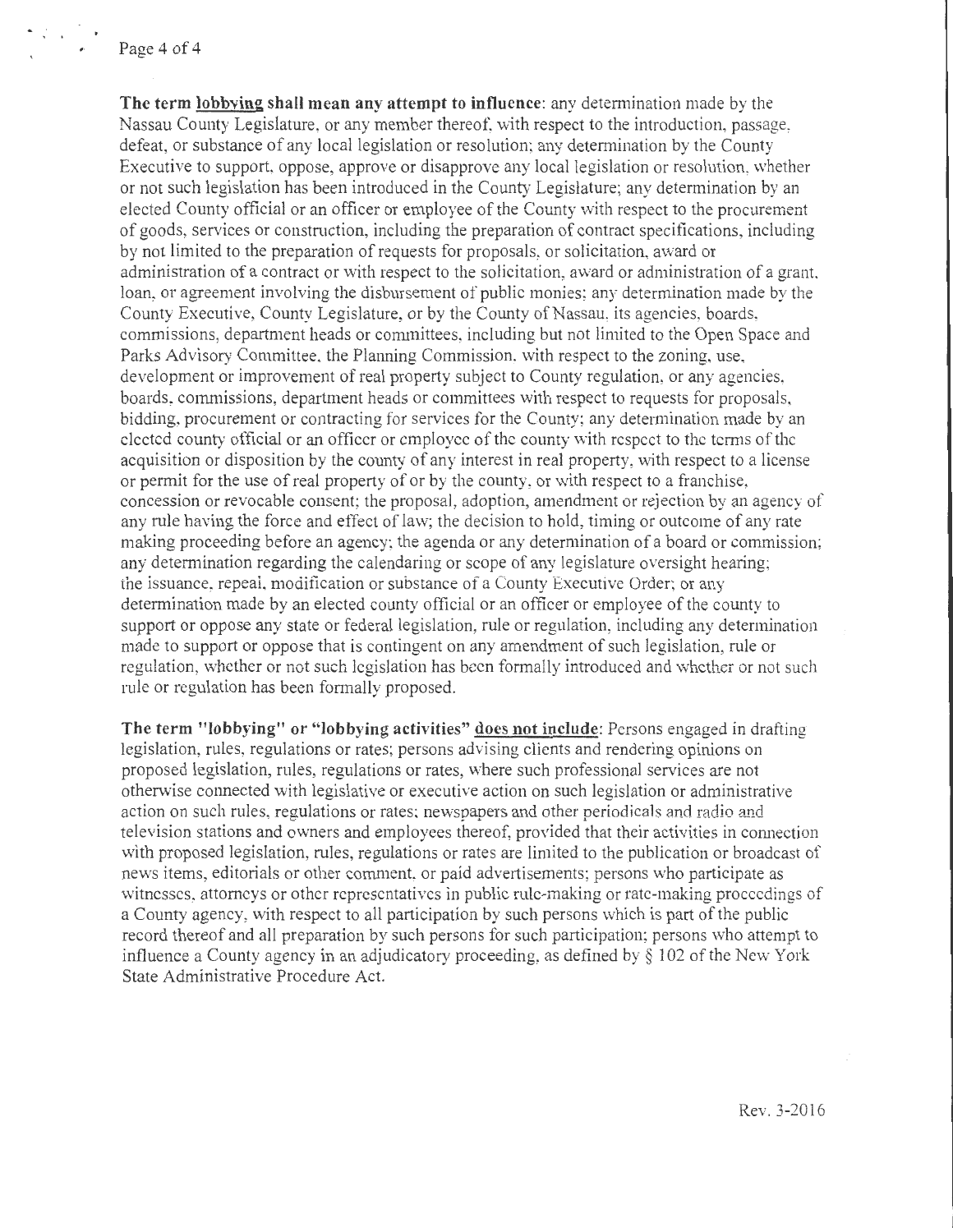# NY STATE CLIENT SEMI-ANNUAL REPORT

Marking Instructions: Please type or use blue or black ink pen. Completely fill in one circle.

Print legible numbers and block letters, no script.

**COMPLETE ALL SECTIONS** before submitting or form will be returned.

|                                 | <b>Reporting Information</b>     |               |                 |  |
|---------------------------------|----------------------------------|---------------|-----------------|--|
| 2017<br>Year:                   |                                  |               |                 |  |
| Fill in circle if amendment O   |                                  |               |                 |  |
| Report Period:                  | O January/June                   | July/December |                 |  |
|                                 | Type of Lobbying: Nonprocurement | O Procurement | $\bigcirc$ Both |  |
| Client Filing Fee Check Number: |                                  |               |                 |  |

| Name: LONG ISLAUD                                                                 |  | BOARD OF REALTORS |  |
|-----------------------------------------------------------------------------------|--|-------------------|--|
| Permanent Business Address: 300                                                   |  | SUNRICE Hwy       |  |
|                                                                                   |  |                   |  |
| City: W. BABYLON<br>Business Phone: (631) 661 - 4800 Fax Number! (631) 661 - 5202 |  |                   |  |
| Third Party Beneficiary (see instructions):                                       |  |                   |  |

|   | III Lobbyist(s) Information & Compensation (Current Period Only)       |                    |                                                                                                                                                                                      |
|---|------------------------------------------------------------------------|--------------------|--------------------------------------------------------------------------------------------------------------------------------------------------------------------------------------|
|   |                                                                        |                    | Any individual or organization that has lobbied on behalf of the client must be reported below, regardless of whether the threshold was exceeded by that individual or organization. |
|   | <b>A</b> Type of Lobbyist: $\bigcirc$ Retained $\bigcirc$ Employed     |                    | Designated<br>$\circ$                                                                                                                                                                |
|   | Level of Gov't: O State Lobbying O Local Lobbying                      |                    | <b>Both</b>                                                                                                                                                                          |
|   | Name: RANDY KAPLAN                                                     |                    | $(631)$ $(661 - 4800)$<br>Phone Number:                                                                                                                                              |
|   | SUNRISE HWY<br>Address: 300                                            |                    |                                                                                                                                                                                      |
|   | City: W. 6484LON                                                       |                    | ZIP code: 1704<br>State: NY                                                                                                                                                          |
|   | Compensation for current period: $\frac{1}{5}$ (5,00 0)                | .00                |                                                                                                                                                                                      |
|   | <b>B</b> Type of Lobbyist: O Retained                                  | Employed           | O Designated                                                                                                                                                                         |
|   |                                                                        |                    | $\bigcirc$ Both                                                                                                                                                                      |
|   | Name: 11 410 TUY LACHAPELLE                                            |                    | $661 - 4800$<br>Phone Number: $(b31)$                                                                                                                                                |
|   | Address: 300 SUNRISE HWY                                               |                    |                                                                                                                                                                                      |
|   | $City: U$ . $BABYLON$                                                  |                    | State: $\frac{Ny}{N}$   ZIP code: $/$ / 70                                                                                                                                           |
|   | Compensation for current period: $\frac{1}{5}$ / $\frac{5}{7}$ , 0 0 0 | .00                |                                                                                                                                                                                      |
|   | $C$ Type of Lobbyist: $\bigcirc$ Retained                              | $\bullet$ Employed | O Designated                                                                                                                                                                         |
|   |                                                                        |                    | <b>Both</b>                                                                                                                                                                          |
|   | Name: $CHTHLEFN$ $QUINN$ $NOLAN$ Phone Number: $(631)$                 |                    | $661 - 4800$                                                                                                                                                                         |
|   | Address: 300 SUNRISE Hwy                                               |                    |                                                                                                                                                                                      |
|   | $City: W.$ BABY LON                                                    |                    | $ZIPcode: /   H \rightarrow C$<br>State: $\mathcal{N}$                                                                                                                               |
|   | Compensation for durrent period: \$ /5,000                             | .00                |                                                                                                                                                                                      |
|   | Continued on attached pages                                            |                    |                                                                                                                                                                                      |
| D |                                                                        |                    | TOTAL COMPENSATION of ALL lobbyists for current period (A+B+C+addendum sheets): S 60,000                                                                                             |
|   |                                                                        |                    |                                                                                                                                                                                      |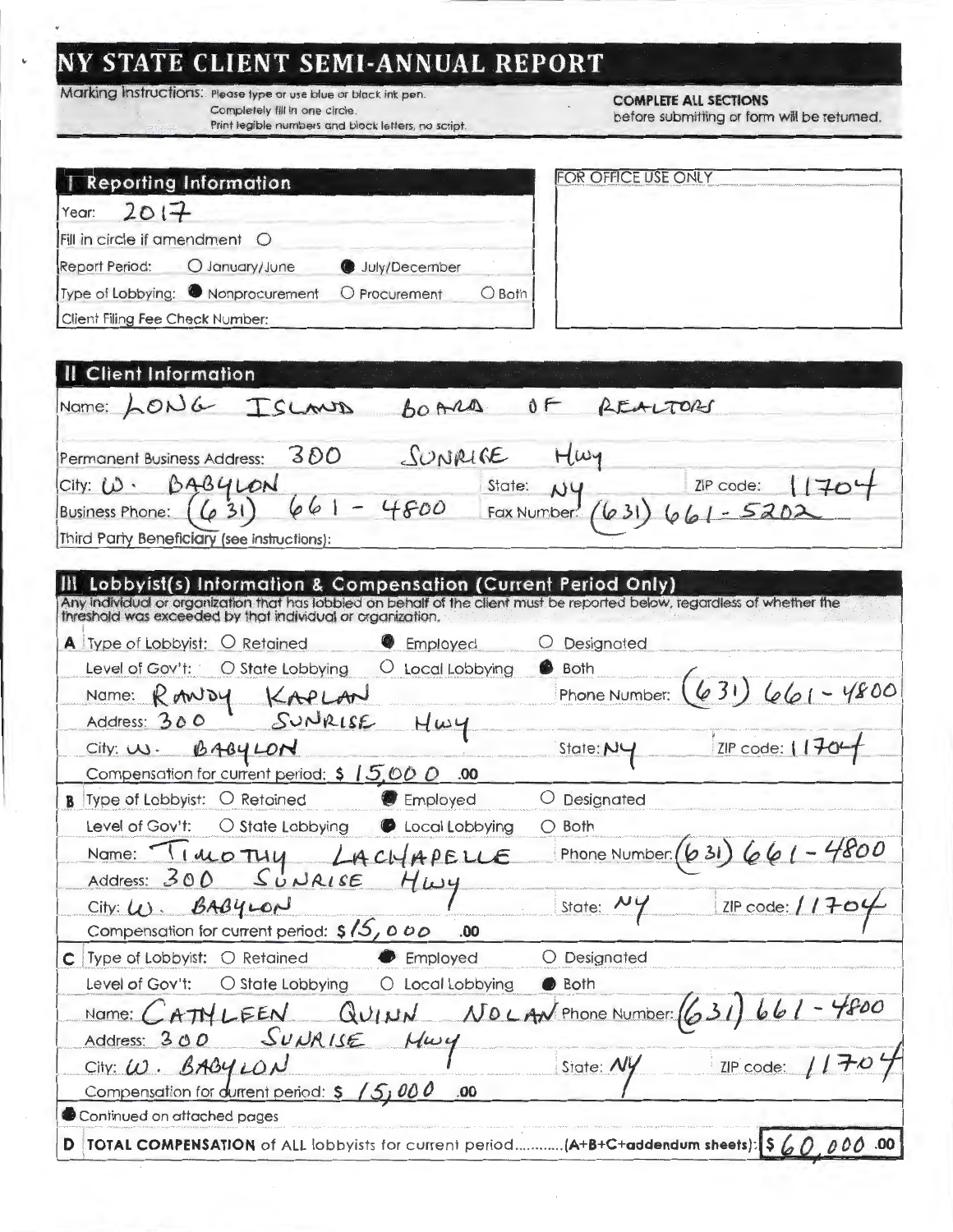# Designated Addendum sheet for sections III and IV.

Please use the following addendum pages as continuation for the specified sections. If additional space is needed, please<br>make a copy of this sheet.

|                                                  |                        | Lobbyist(s) Information & Compensation (Current Period Only)                                                                        |                           |                        |               |              |
|--------------------------------------------------|------------------------|-------------------------------------------------------------------------------------------------------------------------------------|---------------------------|------------------------|---------------|--------------|
| was exceeded by that individual or organization. |                        | Any individual or organization that has lobbied on behalf of the client must be reported below, regardless of whether the threshold |                           |                        |               |              |
| Type of Lobbyist: $\bigcirc$ Retained            |                        | <b>Employed</b>                                                                                                                     | $\bigcirc$                | Designated             |               |              |
|                                                  |                        | Level of Gov't:  O state Lobbying  O Local Lobbying  O Both                                                                         |                           |                        |               |              |
| Name: DOREEN SPAENUOLO                           |                        |                                                                                                                                     |                           | Phone Number           |               | $661 - 4800$ |
| Address: 300 SUNAISE MWY                         |                        |                                                                                                                                     |                           |                        |               |              |
| $City:W - BAGYLON$                               |                        |                                                                                                                                     |                           | State: $\mathcal{N}$ 4 | ZIP code: / / |              |
| Compensation for current period: \$              |                        | 15,000<br>.00                                                                                                                       |                           |                        |               |              |
| Type of Lobbyist:                                | O Retained             | Employed                                                                                                                            | $\circlearrowright$       | Designated             |               |              |
| Level of Gov't:                                  | $\circ$ State Lobbying | $\circ$ Local Lobbying                                                                                                              | $\circ$ Both              |                        |               |              |
| Name:                                            |                        |                                                                                                                                     |                           | Phone Number:          |               |              |
| Address:                                         |                        |                                                                                                                                     |                           |                        |               |              |
| City:                                            |                        |                                                                                                                                     |                           | State:                 | ZIP code:     |              |
| Compensation for current period: \$              |                        | .00                                                                                                                                 |                           |                        |               |              |
| Type of Lobbyist:                                | O Retained             | O Employed                                                                                                                          |                           | Designated             |               |              |
| Level of Gov't:                                  | $\circ$ State Lobbying | O Local Lobbying                                                                                                                    | <b>Both</b><br>$\bigcirc$ |                        |               |              |
| Name:                                            |                        |                                                                                                                                     |                           | Phone Number:          |               |              |
| Address:                                         |                        |                                                                                                                                     |                           |                        |               |              |
| City:                                            |                        |                                                                                                                                     |                           | State:                 | ZIP code:     |              |
| Compensation for current period: \$              |                        | .00                                                                                                                                 |                           |                        |               |              |

|                 | IV Other Expenses (Current Semi-Annual Period Only) |            |      |        |                                  |
|-----------------|-----------------------------------------------------|------------|------|--------|----------------------------------|
| PAID TO:        |                                                     | DATE:      |      | $O$ Ad | <b>O</b> Social Event            |
| <b>PURPOSE:</b> |                                                     | AMOUNT: \$ | .00. |        | <b>O</b> *Addendum attached      |
| O PROCUREMENT   | NONPROCUREMENT                                      |            |      |        |                                  |
| <b>PAID TO:</b> |                                                     | DATE:      |      | $O$ Ad | <b>O</b> Social Event            |
| <b>PURPOSE:</b> |                                                     | AMOUNT: \$ | .00. |        | <b>O</b> *Addendum attached      |
| O PROCUREMENT   | O NONPROCUREMENT                                    |            |      |        |                                  |
| PAID TO:        |                                                     | DATE:      |      | O Ad   | <b>O</b> Social Event            |
| <b>PURPOSE:</b> |                                                     | AMOUNT: \$ | .00. |        | O <sup>*</sup> Addendum attached |
| O PROCUREMENT   | O NONPROCUREMENT                                    |            |      |        |                                  |
| <b>PAID TO:</b> |                                                     | DATE:      |      | O Ad   | <b>O</b> Social Event            |
| <b>PURPOSE:</b> |                                                     | AMOUNT: \$ | .00  |        | O <sup>*</sup> Addendum attached |
| O PROCUREMENT   | O NONPROCUREMENT                                    |            |      |        |                                  |
| PAID TO:        |                                                     | DATE:      |      | OAd    | <b>O</b> Social Event            |
| <b>PURPOSE:</b> |                                                     | AMOUNT: \$ | .00. |        | O*Addendum attached              |
| O PROCUREMENT   | NONPROCUREMENT                                      |            |      |        |                                  |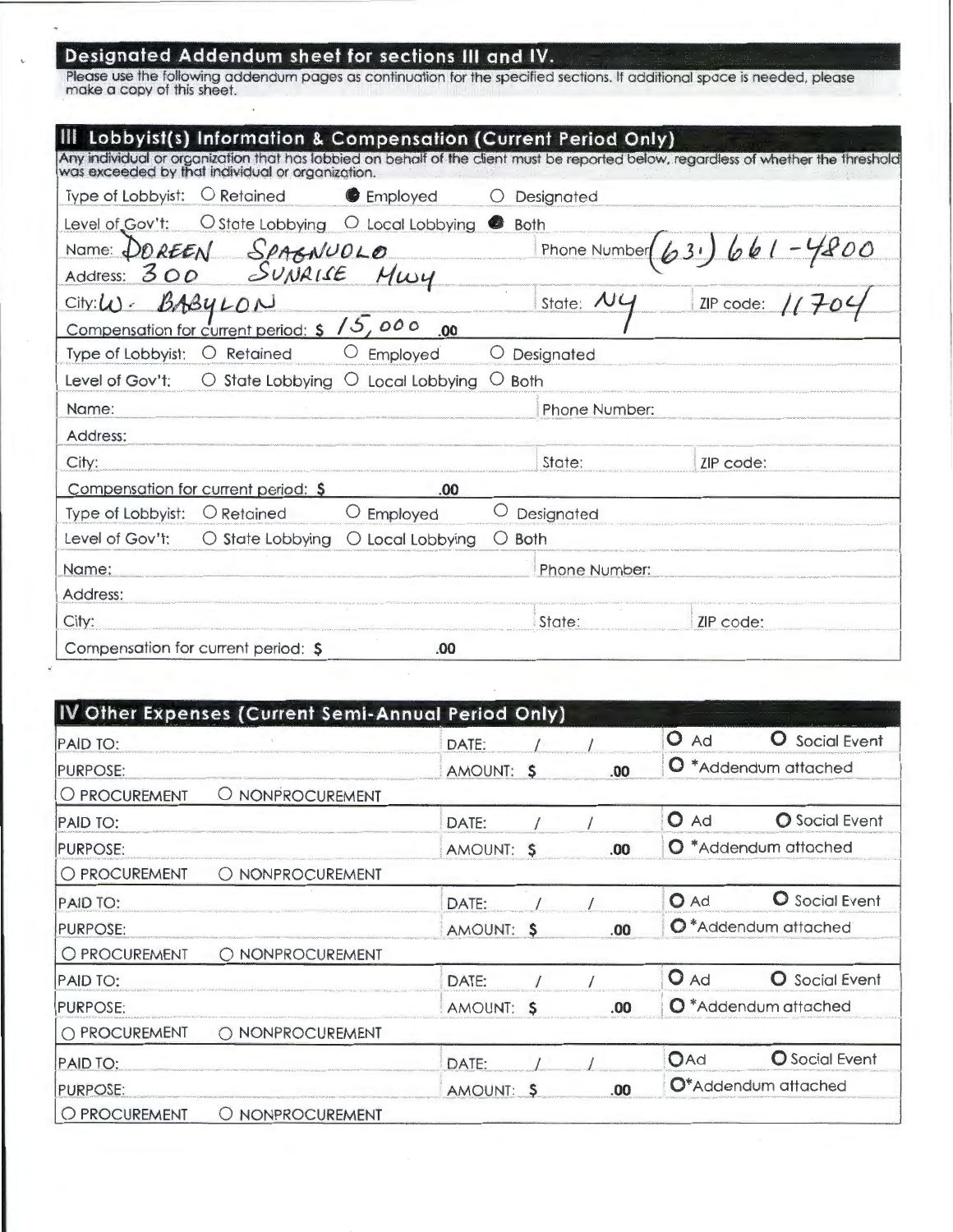|                 | IV Other Expenses (Current Semi-Annual Period Only)                                                                                                                                                                                                  |                   |            |               |                                                                                                                                                                                                                                                                                                    |
|-----------------|------------------------------------------------------------------------------------------------------------------------------------------------------------------------------------------------------------------------------------------------------|-------------------|------------|---------------|----------------------------------------------------------------------------------------------------------------------------------------------------------------------------------------------------------------------------------------------------------------------------------------------------|
|                 | A Report in the aggregate all expenses less than or equal to \$75:                                                                                                                                                                                   |                   |            | \$            | .00.                                                                                                                                                                                                                                                                                               |
|                 | <b>B</b> Report in the aggregate all expenses for salaries of non-lobbying employees:                                                                                                                                                                |                   |            | \$            | .00                                                                                                                                                                                                                                                                                                |
|                 | C Itemize each expense exceeding \$75:                                                                                                                                                                                                               |                   |            |               |                                                                                                                                                                                                                                                                                                    |
| PAID TO:        |                                                                                                                                                                                                                                                      | DATE:             |            | $O$ Ad        | <b>Social Event</b><br>$\bigcirc$                                                                                                                                                                                                                                                                  |
| <b>PURPOSE:</b> |                                                                                                                                                                                                                                                      | AMOUNT: \$        | .00        | O             | *Addendum attached                                                                                                                                                                                                                                                                                 |
| O PROCUREMENT   | O NONPROCUREMENT                                                                                                                                                                                                                                     |                   |            |               |                                                                                                                                                                                                                                                                                                    |
| PAID TO:        |                                                                                                                                                                                                                                                      | DATE:<br>I        | T          | $O$ Ad        | Social Event<br>O                                                                                                                                                                                                                                                                                  |
| PURPOSE:        |                                                                                                                                                                                                                                                      | AMOUNT: \$        | .00.       |               | O *Addendum attached                                                                                                                                                                                                                                                                               |
| O PROCUREMENT   | O NONPROCUREMENT                                                                                                                                                                                                                                     |                   |            |               |                                                                                                                                                                                                                                                                                                    |
| PAID TO:        |                                                                                                                                                                                                                                                      | DATE:<br>$\prime$ | $\sqrt{2}$ | $O$ Ad        | <b>Social Event</b><br>$\bigcirc$                                                                                                                                                                                                                                                                  |
| <b>PURPOSE:</b> |                                                                                                                                                                                                                                                      | AMOUNT: S         | .00.       |               | O *Addendum attached                                                                                                                                                                                                                                                                               |
| O PROCUREMENT   | O NONPROCUREMENT                                                                                                                                                                                                                                     |                   |            |               |                                                                                                                                                                                                                                                                                                    |
| PAID TO:        |                                                                                                                                                                                                                                                      | DATE:<br>$\prime$ | $\prime$   | $\circ$<br>Ad | <b>Social Event</b><br>$\bigcirc$                                                                                                                                                                                                                                                                  |
| <b>PURPOSE:</b> |                                                                                                                                                                                                                                                      | AMOUNT: \$        | .00        |               | O *Addendum attached                                                                                                                                                                                                                                                                               |
| O PROCUREMENT   | O NONPROCUREMENT                                                                                                                                                                                                                                     |                   |            |               |                                                                                                                                                                                                                                                                                                    |
| PAID TO:        |                                                                                                                                                                                                                                                      | DATE:<br>$\prime$ | $\prime$   | $O$ Ad        | Social Event<br>∩                                                                                                                                                                                                                                                                                  |
| <b>PURPOSE:</b> |                                                                                                                                                                                                                                                      | AMOUNT: \$        | .00        |               | ○ *Addendum attached                                                                                                                                                                                                                                                                               |
| OPROCUREMENT    | O NONPROCUREMENT                                                                                                                                                                                                                                     |                   |            |               |                                                                                                                                                                                                                                                                                                    |
| PAID TO:        |                                                                                                                                                                                                                                                      | DATE:             |            | $O$ Ad        | <b>Social Event</b>                                                                                                                                                                                                                                                                                |
| <b>PURPOSE:</b> |                                                                                                                                                                                                                                                      | AMOUNT: \$        | .00        |               | $\circ$ *Addendum attached                                                                                                                                                                                                                                                                         |
| OPROCUREMENT    | O NONPROCUREMENT                                                                                                                                                                                                                                     |                   |            |               |                                                                                                                                                                                                                                                                                                    |
| PAID TO:        |                                                                                                                                                                                                                                                      | DATE:<br>7        | $\prime$   | $O$ Ad        | ○ Social Event                                                                                                                                                                                                                                                                                     |
| <b>PURPOSE:</b> |                                                                                                                                                                                                                                                      | AMOUNT: \$        | .00        |               | O *Addendum attached                                                                                                                                                                                                                                                                               |
| O PROCUREMENT   | O NONPROCUREMENT                                                                                                                                                                                                                                     |                   |            |               |                                                                                                                                                                                                                                                                                                    |
|                 | O Continued on attached pages                                                                                                                                                                                                                        |                   |            |               |                                                                                                                                                                                                                                                                                                    |
|                 |                                                                                                                                                                                                                                                      |                   |            |               |                                                                                                                                                                                                                                                                                                    |
|                 | D Total expenses for current period: S<br><b>Source of Funding Disclosure</b>                                                                                                                                                                        |                   |            |               | * If any expense listed above exceeds \$75 for an individual, you must attach the addendum page listing the expense,<br>dollar amount attributable to the individual and the name, title and employer of the individual.<br>.00 (if applicable, include all expenses from attached pages in total) |
|                 | Please select one of the following options:<br>Reporting is required. (Please use the Microsoft Excel Source of Funding spreadsheet template found on the<br>JCOPE website at "Lobbying Forms and Instructions" -> "PDF Registration and Reporting") |                   |            |               |                                                                                                                                                                                                                                                                                                    |
|                 | Exemption pending or previously approved                                                                                                                                                                                                             |                   |            |               |                                                                                                                                                                                                                                                                                                    |
|                 |                                                                                                                                                                                                                                                      |                   |            |               |                                                                                                                                                                                                                                                                                                    |
|                 | Reporting is not required - under spending threshold                                                                                                                                                                                                 |                   |            |               |                                                                                                                                                                                                                                                                                                    |
|                 | Reporting is not required - no applicable contributions                                                                                                                                                                                              |                   |            |               |                                                                                                                                                                                                                                                                                                    |
|                 | Reporting is not required - filer is exempt as $501(c)(3)$ or governmental organization                                                                                                                                                              |                   |            |               |                                                                                                                                                                                                                                                                                                    |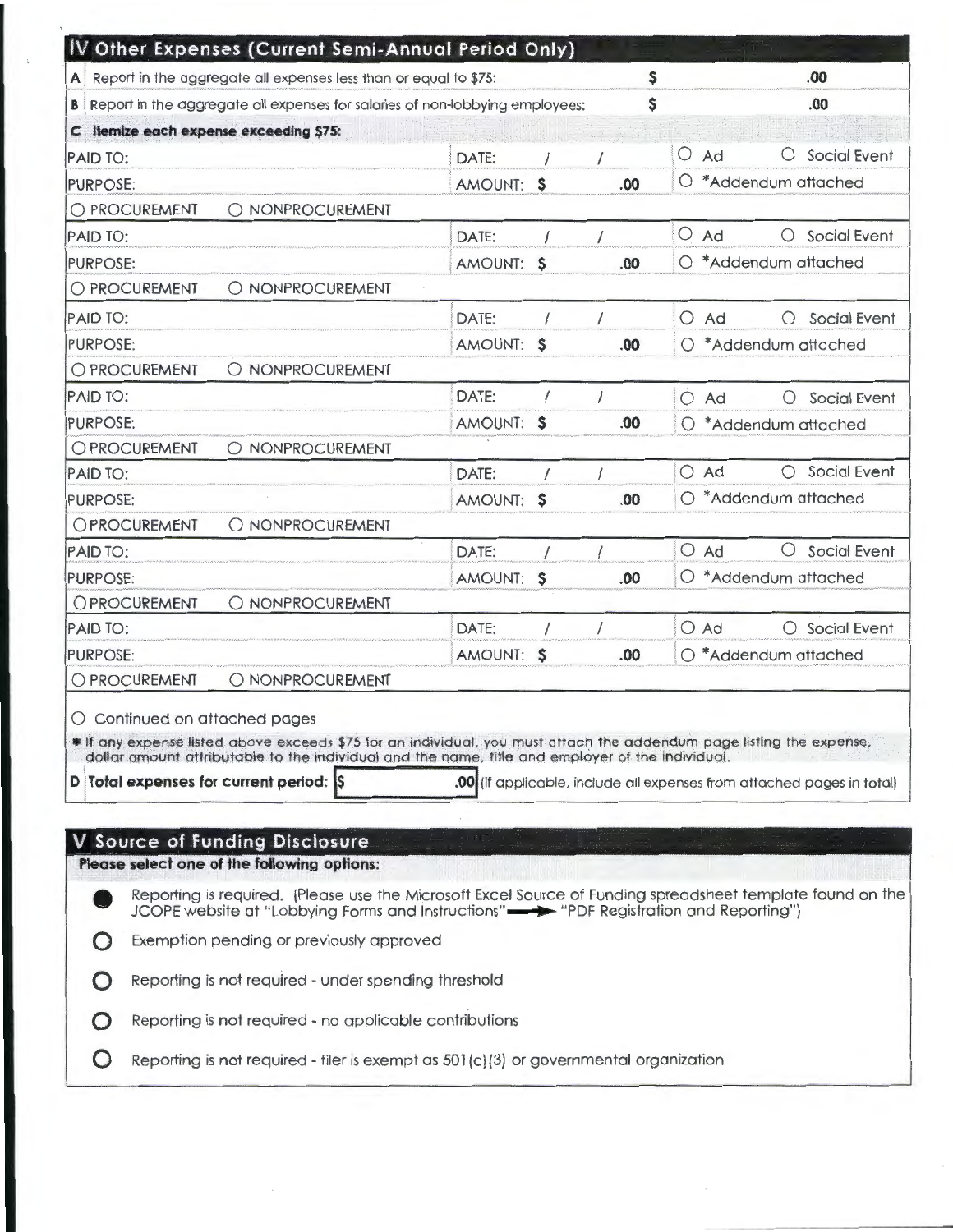Person, State Agency, Municipality or Legislative VI Subjects lobbied: VII **Body lobbied:** REAL ESTATE RELATED NYS GOVERNOR, NYS LEGISLATURE NYC COUNCIL, QUEENSBOROUGH ARES NASSAU + SUFFOLK COUNTY LEGISLAM + COUNTY EXECUTIVES, NACSAU + SUFFOLK KOUNTY TOWNS (SUPS + COUNCING) VILIAGES, CITIES OF LONG BEARDY + GLENDUE Continued on attached pages Continued on attached pages VIII Bill, Rule, Regulation, Rate Number or brief<br>description relative to the introduction or intended<br>introduction of legislation or a resolution on which<br>you lobbied: Title and Identifying Numbers of procurement<br>contracts/documents.lobbied: LEVEL + NYC CD-OP SISCLOSURE STATE TRANSPARENCY, MORTGABE INTEREST DELUCTION NORTGABE DEBT RELIXE CEASE + SESIST, NATL FLOOD INDRANCE IST TIME HOMEBUYERS SAVINGS ACCT COUNTY MORTGAGE RECORDING FEES Continued on attached pages MANSION TAX Continued on attached pages Number or Subject Matter of Executive Order of<br>Governor/Municipality lobbied: Subject Matter of and Tribes involved in tribal-state compacts, etc lobbied: Continued on attached pages Continued on attached pages **Declaration** XII This Declaration must be signed by the Chief Administrative Officer. (If the Chief Administrative Officer, for any reason, does not sign, he/she must duly designate another person to sign this Declaration.) (See instructions.) I declare under penalty of perjury that the information contained in this report is true, correct, and complete to the best of my knowledge and belief.  $10$ **X** SIGNATURE: DATE:  $O$ T **PRINT NAME: LAST** TOLA **FIRST** TITLE: Mark One: Chief Administrative Officer O Designee (Attach Letter) The following MUST be attached to this report at the time of submission: -You must attach a \$50 dollar filing fee to each semi-annual report. (No fee is required for amendments to the original) -If applicable, a designation letter if you have marked designee in section XII. -If applicable, continuation sheets for sections III,IV,VI,VII,VIII,IX,X, and XI. -If applicable, a completed Source of Funding spreadsheet. (Blank spreadsheet should be downloaded from the JCOPE website at "Lobbying Forms and Instructions" - "PDF Registration and Reporting")

**PLEASE NOTE** You may be assessed up to \$25 for each day this report is late.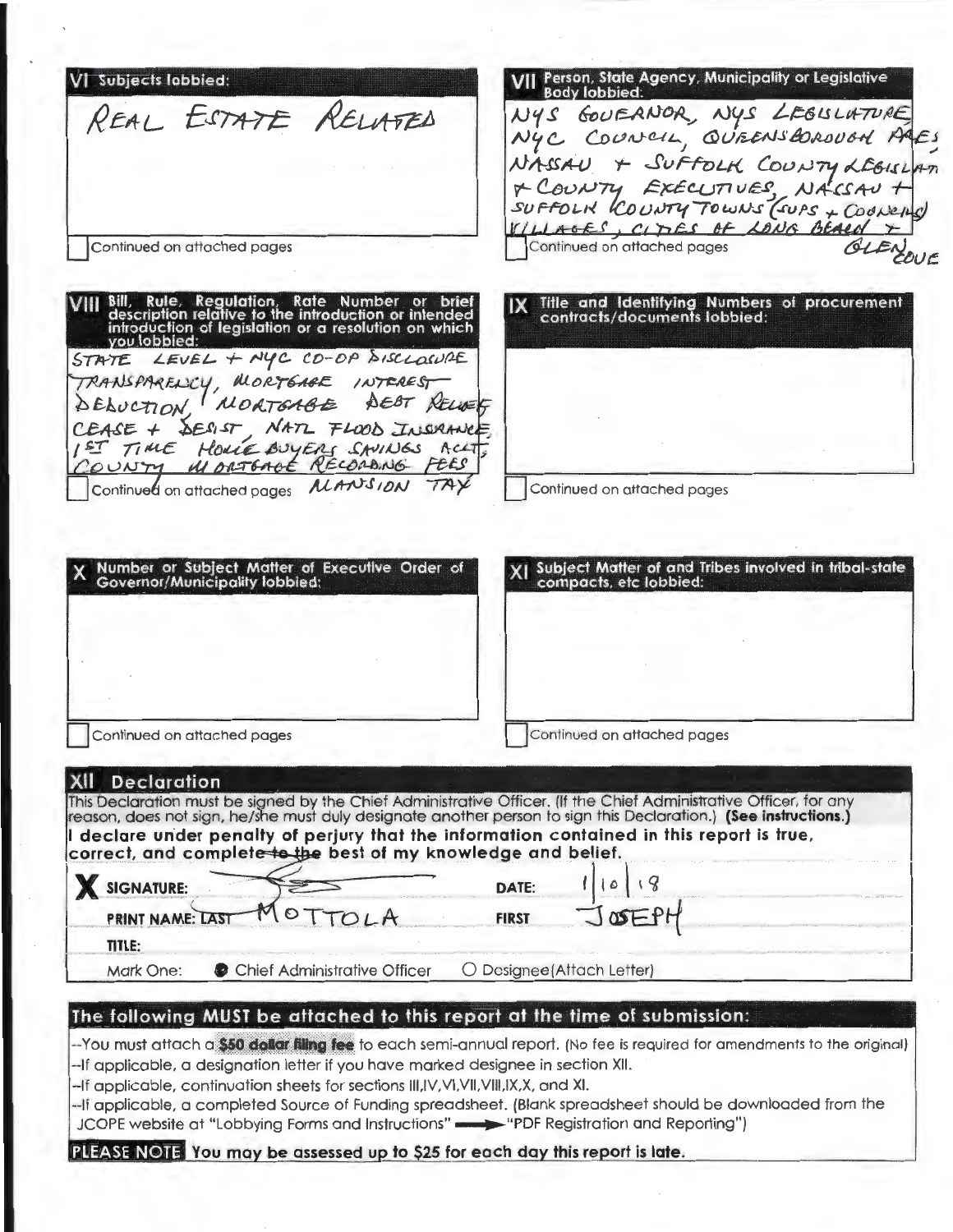| <b>Source ID</b> | <b>Source Name (Entity)</b>        | <b>Address</b>         | <b>City</b>         |      | State ZipCode | <b>IPhone</b> |            | Date of Contribution Amount of Contribution |
|------------------|------------------------------------|------------------------|---------------------|------|---------------|---------------|------------|---------------------------------------------|
|                  | 1 I IMF-NY                         | 130 Washington Avenue  | <b>Albany</b>       | INY  | 12210         | 5184630300    | 10/27/2017 | 69125                                       |
|                  | 2 National Association of REALTORS | 430 N. Michigan Avenue | Chicago             | TIL. | 60611         | 8004746500    | 11/15/2017 | 61750                                       |
|                  | 3 Long Island Board of REALTORS    | 300 Sunrise Highway    | <b>West Babylon</b> | INY  | 11704         | 6316614800    | 11/30/2017 | 28160                                       |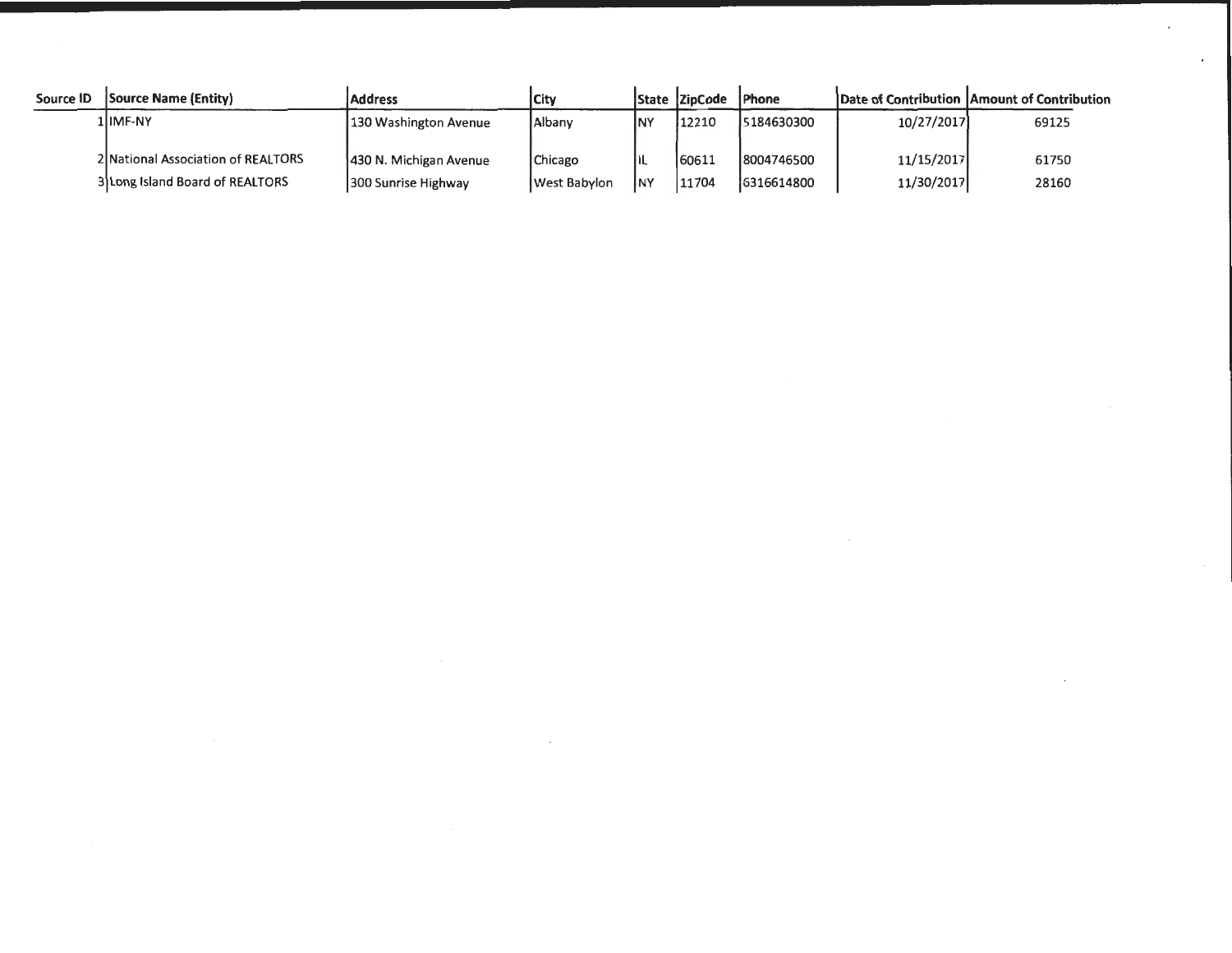|                            |              |                          | You have signed in as : LONG ISLAND BOARD OF<br>A MONTENANT RESISTENCIÓN DE MAIO CONTRACTORE DE MANIFERENTE DE RESISTENCIÓN DE MANIFERRAT DE LA MANIFERRAT DE LA MANIFERRAT DE LA MANIFERRAT DE LA MANIFERRAT DE LA MANIFERRAT DE LA MANIFERRAT DE LA MANIFERRAT DE LA MANIFER | a material ad ad ad hours of other | REALTORS, INC. |
|----------------------------|--------------|--------------------------|--------------------------------------------------------------------------------------------------------------------------------------------------------------------------------------------------------------------------------------------------------------------------------|------------------------------------|----------------|
|                            | Ľ            |                          | INVESTIGATION CONTINUES IN A CREATE CONTINUES IN ANALY PROVIDED DISPLAYMENT IN A CONTINUES INTO A CONTINUES AND A VEHICLE OF                                                                                                                                                   |                                    |                |
| LOBBYING ONLINE FILING SYS | Main<br>Menu | Manage<br><b>Profile</b> | <b>Disbursement</b><br>Report                                                                                                                                                                                                                                                  | Manage<br><b>Contracts</b>         | Help           |

#### Change Password | Logout

### Lobbyist Profile Update Form

| * Form was successfully submitted.<br>* Lobbyist Profile Update Form has been approved.<br>* Profile changes have been applied to the Lobbyist Profile and all future<br>registration and associated bimonthly filings. |                                                           |  |  |  |
|-------------------------------------------------------------------------------------------------------------------------------------------------------------------------------------------------------------------------|-----------------------------------------------------------|--|--|--|
| Form Confirmation #: LPU0016104                                                                                                                                                                                         |                                                           |  |  |  |
| <b>Principal Lobbyist Information</b>                                                                                                                                                                                   |                                                           |  |  |  |
| <b>Lobbyist Name:</b><br>(If an individual, use the<br>format last name, first<br>name)                                                                                                                                 | LONG ISLAND BOARD OF REALTORS, INC.                       |  |  |  |
| <b>Business Address 1:</b>                                                                                                                                                                                              | RANDY KAPLAN C/O LONG ISLAND BOARD OF REALTORS            |  |  |  |
| <b>Address 2:</b>                                                                                                                                                                                                       | <b>300 SUNRISE HIGHWAY</b>                                |  |  |  |
| City/Town:                                                                                                                                                                                                              | <b>WEST BABYLON</b>                                       |  |  |  |
| <b>State/Province:</b>                                                                                                                                                                                                  | <b>NY</b>                                                 |  |  |  |
| Zip Code:                                                                                                                                                                                                               | 11704                                                     |  |  |  |
| <b>Business Phone:</b>                                                                                                                                                                                                  | $(631) 661 - 4800$                                        |  |  |  |
| <b>Fax Number:</b>                                                                                                                                                                                                      | $(631) 661 - 5202$                                        |  |  |  |
| <b>Email Address:</b>                                                                                                                                                                                                   | RKAPLAN@LIREALTOR.COM                                     |  |  |  |
| <b>Responsible Person First</b><br>Name:                                                                                                                                                                                | RANDY L.                                                  |  |  |  |
| <b>Responsible Person Last</b><br>Name:                                                                                                                                                                                 | <b>KAPLAN</b>                                             |  |  |  |
|                                                                                                                                                                                                                         | Responsible Person Title : DIRECTOR OF GOVERNMENT AFFAIRS |  |  |  |
| <b>Contact Name:</b>                                                                                                                                                                                                    | <b>RANDY L. KAPLAN</b>                                    |  |  |  |

List each individual associated with the principal lobbyist, who will be lobbying for the named principal, regardless of whether lobbying is a significant part of their duties. (DO NOT list anyone who has filed or will be filing their own profile and registration.)

 $\left( \mathcal{D}\right)$ 

| <b>First Name</b> | Last Name          |
|-------------------|--------------------|
| RANDY             | KAPLAN             |
| <b>CATHLEEN</b>   | <b>OUINN NOLAN</b> |
| <b>DOREEN</b>     | <b>SPAGNUOLO</b>   |

https://onlineapps.jcope.ny.gov/LobbyWatch/Administration/LB\_LobbyistUseriDRequest.aspx?x=EHVYRSk3zCMUWwHFzWBdGD80wsZZhtbKEuBKr.. . 1/2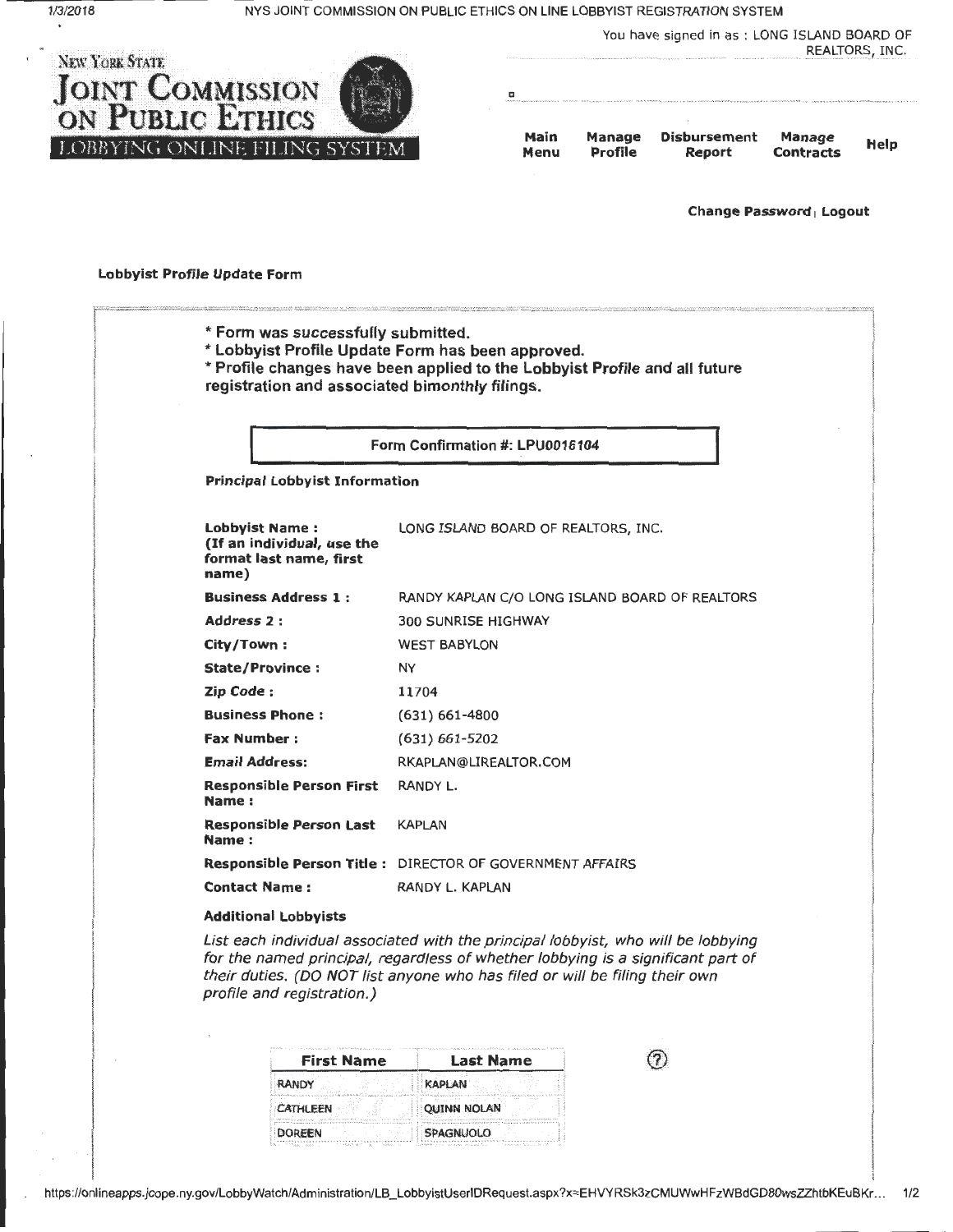| 1/3/2018 |  |
|----------|--|
|          |  |

NYS JOINT COMMISSION ON PUBLIC ETHICS ON LINE LOBBYIST REGISTRATION SYSTEM

-------·----- ••••··--·---·~~---.. -.-~n--·-··----------n·--•··-----.. ~~-·~-· -~ .. \_ ..... -.. -•. ---.. --·•-·-•·•-· • •-- .,.,.., ..... \_. .. \_.....-...-, ...... ' •·--- •R -~--• ..... -· • •--·-•- ·-·---

**Comments**  REMOVED TIMOTHY LACHAPELLE **(explain changes here):**  AS ADDITIONAL LOBBYIST- HE IS NO LONGER EMPLOYED HERE.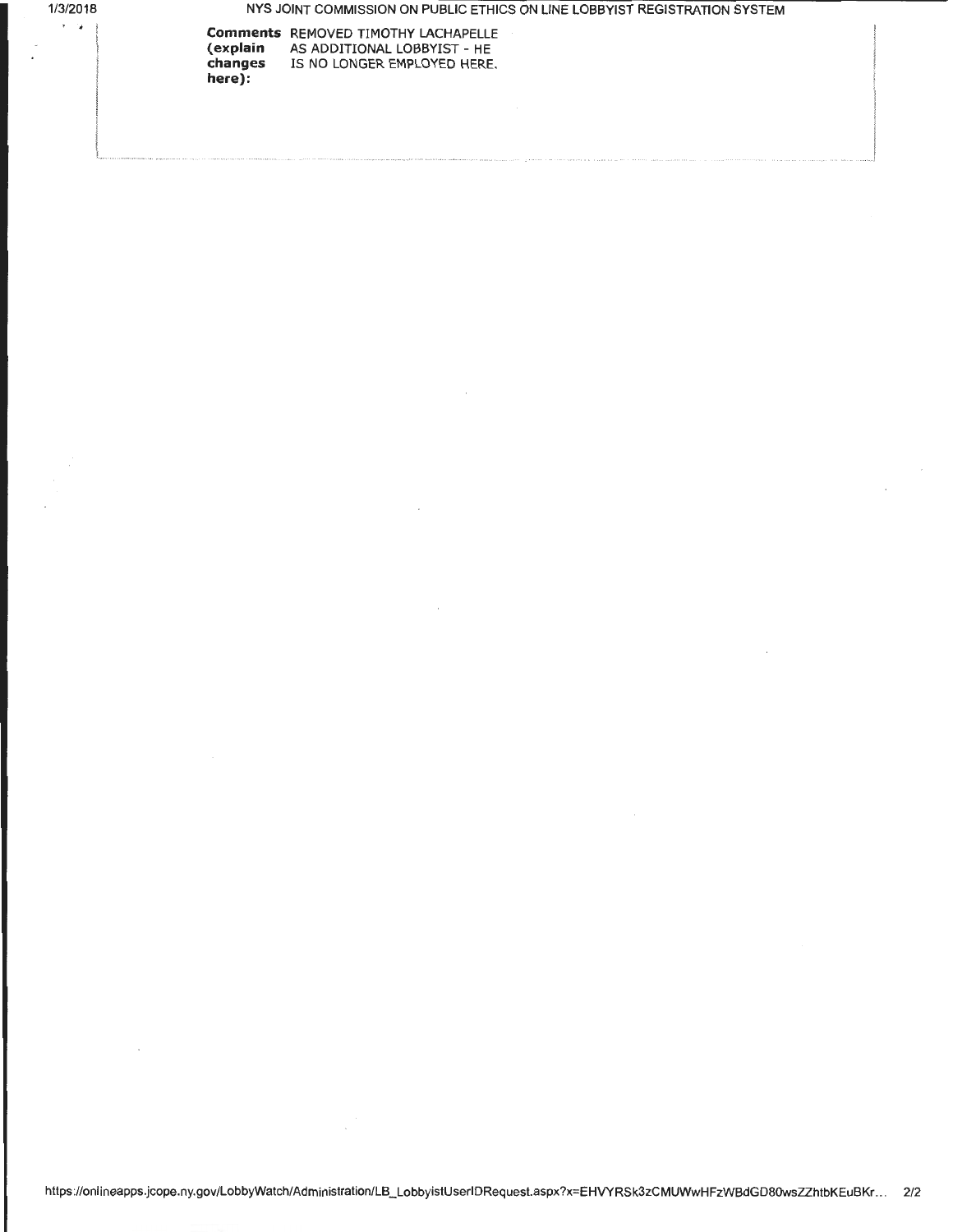|                                        | LONG ISLAND BOARD OF REALTORS, INC.<br>300 SUNRISE HIGHWAY<br>WEST BABYLON, NY 11704 |                       | tibank<br>CITIBANK, N.A<br>$1 - 8/210$                         | NO.                                                                  |          |
|----------------------------------------|--------------------------------------------------------------------------------------|-----------------------|----------------------------------------------------------------|----------------------------------------------------------------------|----------|
| <b>PAY</b>                             | *FIFTY AND XX / 100                                                                  |                       |                                                                | <b>DATE</b><br>1/10/2018<br><b>AMOUNT</b><br>************<br>*50.00* |          |
| TO<br><b>THE</b><br><b>ORDER</b><br>OF | NYS Joint Commission on<br><b>Public Ethics</b><br>540 Broadway<br>Albany, NY 12207  |                       | L.<br>$\Sigma$ .<br>  in<br>F.<br>B.<br>$\frac{\sqrt{11}}{12}$ | TWO SIGNATURES REQUIRED OVER \$1,000.00<br>Schlich                   | $\theta$ |
|                                        | 00-NYSCOMM<br><b>#00046034#</b>                                                      | <b>COR LOODOB 91:</b> | 4997544226#                                                    | <b>AUTHORIZED SIGNATURE</b>                                          |          |

LONG ISLAND BOARD OF REALTORS, INC.<br>Date linvoice No. Comment

46034 **Invoice Amt** 

50.00

 $\left($ 

1/10/2018 JULYDEC2017 Semi Annual Report July-Dec 2017

 $\frac{\left(\mathcal{R}^{\alpha}\right)_{\alpha}\left(\mathcal{R}\right)}{2\pi\Delta\mathcal{R}^{\alpha}}\,.$ 

 $-2\frac{1}{2}$ 

Check: 046034

1/10/2018 NYS Joint Commission on

50.00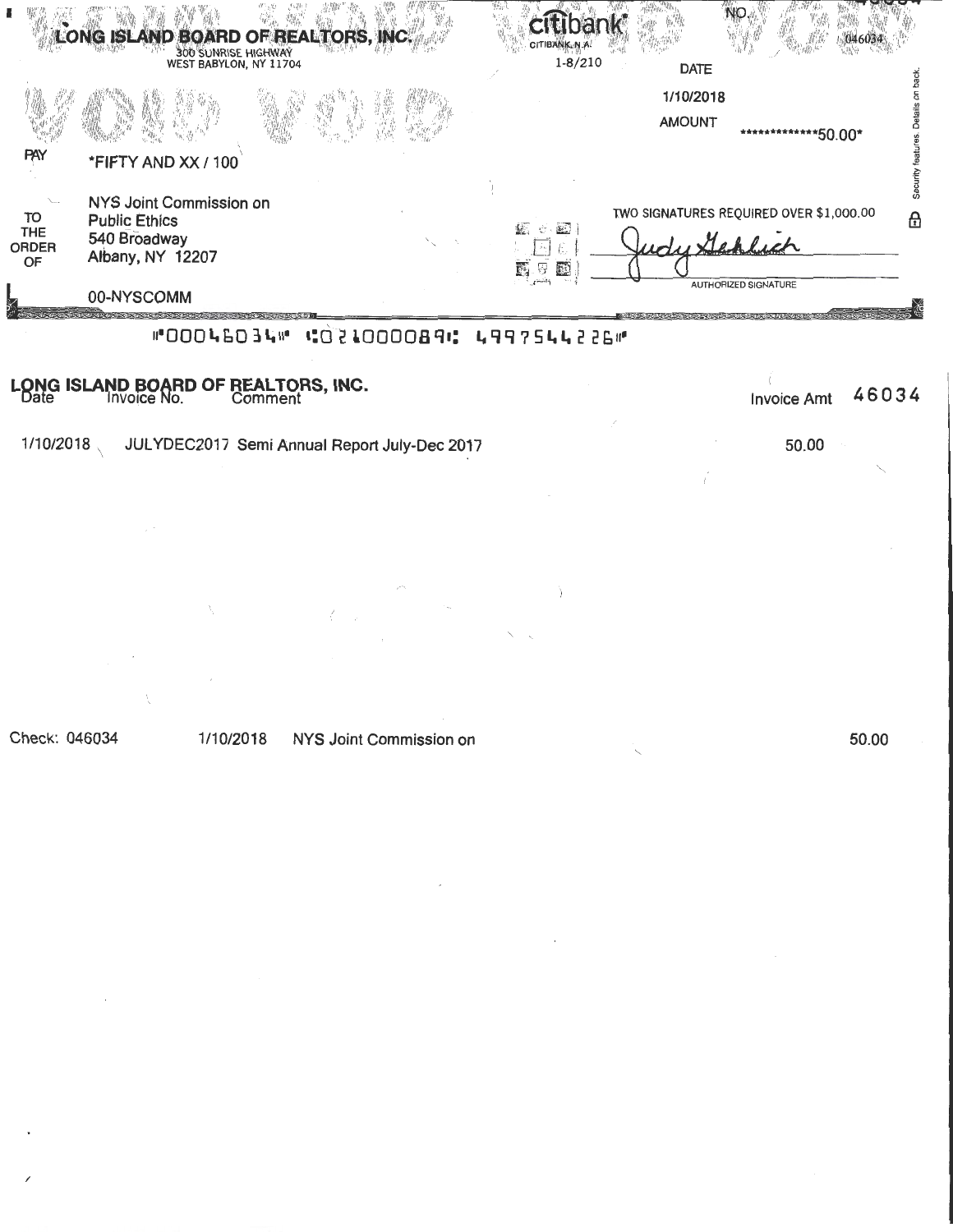**LIRealtor.com** 

### **2018 OFFICERS**

CHARLOTTE VANDERWAAG President

> DIANNE SCALZA President Elect

MATTHEW ARNOLD Vice President, Suffolk

SUSAN HELSINGER Vice President, Nassau

ROB CHOUDHURY Vice President, Queens

ANNMAR IE PALLISTER Vice President, East End Liaison

> NANCY MOSCA Treasurer

MELISSA GOMEZ **Secretary** 

**The Voice For Real Estate Since 1910**  300 Sunrise Highway, West Babylon, NY 11704 (63 1) 661-4800

**FORG ISLAND** 

JOSEPH E. MOTTOLA Chief Executive Officer

 $\ldots$  in  $\ell$  . If  $\ell$ 

**January 3, 2018** 

**The City of New York Office of the City Clerk lobbying Bureau 141 Worth Street New York, NY 10013** 

**Dear City Clerk:** 

**Please note that Randy Kaplan, Doreen Spagnuolo, and Cathleen Quinn will be lobbying on behalf of our organization for the 2018 calendar year.** 

**Each of these individuals will indeed exceed the \$2,000 threshold for reportable lobbying expenses.** 

**Sincerely,** 

**Joseph E. Mottola Chief Executive Officer** 

**REAL TOR SERVICE CENTERS**  185 Old Country Road, Suite 1 Riverhead, NY 11901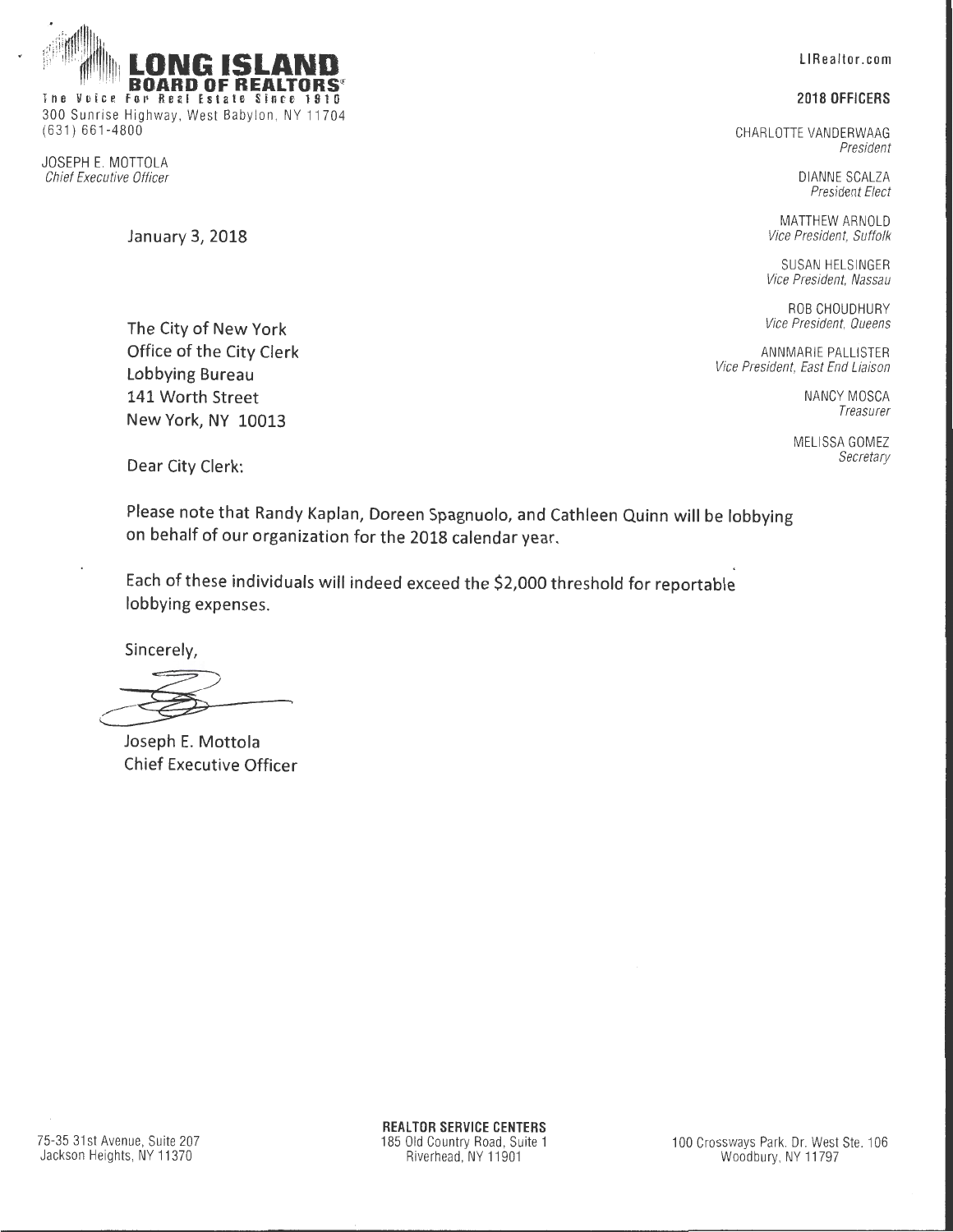# **Randy Kaplan**

| From:    | eLobbyistApplication@doitt.nyc.gov                                                                            |
|----------|---------------------------------------------------------------------------------------------------------------|
| Sent:    | Monday, January 08, 2018 9:24 AM                                                                              |
| To:      | Joseph Mottola; Randy Kaplan; Timothy Lachapelle                                                              |
| Cc:      | lobbyist@cityclerk.nyc.gov                                                                                    |
| Subject: | e-Lobbyist LOBBYIST STATEMENT OF REGISTRATION DEADLINE FOR Long Island Board<br>of Realtors, Inc - 01/30/2018 |

Please be advised that a Statement of Registration was certified by Joseph Mottola of Long Island Board of Realtors, Inc on 01/08/2018 for Long Island Board of Realtors, Inc with hash number: F126F9A9D6DEA337DBOCADC47B686A6B808BD81071A35BF7A588328F5541863B. The Statement of Registration, however, will not be deemed "complete" until the authorization/retainer letter (if applicable) and registration fee are received by the Office of the City Clerk. The registration fee is \$150.00. Please send the aforementioned items with a copy of this emailto:

Lobbying Bureau Office of the City Clerk - City Of New York 141 Worth Street, New York, NY 10013

------ - ----------------

If the authorization/retainer letter and registration fee are not received (delivered) by two weeks from the date the registration was filed, you may be subject to penalties.

For further information, please contact the Lobbying Bureau at lobbyist helpdesk@cityclerk.nyc.gov.

A 'hash' number is a unique sequence of characters and numbers that serves as an electronicfingerprint for your Statement of Registration at the time it was certified.

If you need further assistance, contact the Office of the City Clerk atlobbyist helpdesk@cityclerk.nyc.gov or (212) 669-8171.

This is an automatically generated email. DO NOT REPLY TO THIS EMAIL.